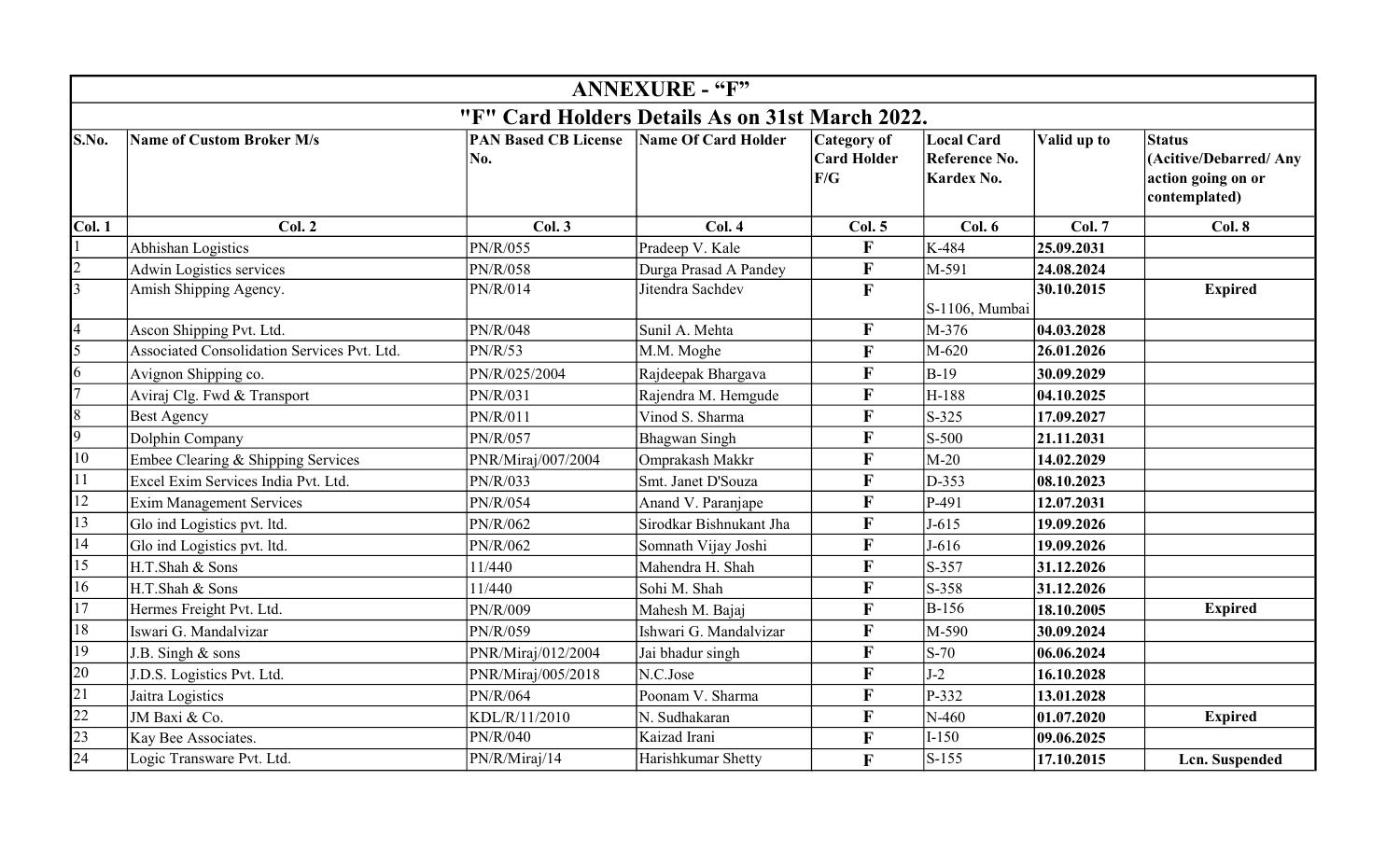| $\overline{25}$ | Logistikas Logisolutions                        | PN/R/066/2018       | <b>Sumeet Barthwal</b>  | $\mathbf F$  | <b>B-666</b>        | 10.07.2028 |                |
|-----------------|-------------------------------------------------|---------------------|-------------------------|--------------|---------------------|------------|----------------|
| $\overline{26}$ | Lucky Clearing Agency.                          | PN/R/026            | Chetan K. Mehta         | $\mathbf F$  | M-255               | 04.10.2016 | <b>Expired</b> |
| $\overline{27}$ | Mandar Clearing & Fwg Agency                    | PN/R/051            | Keshav S. Kerkar        | $\mathbf{F}$ | K-347               | 31.03.2024 |                |
| 28              | Moon Clearing & Forwd. Pvt. Ltd.                | PN/R/063/2017       | Ashish S. Jhagarawt     | $\mathbf F$  | $J-667$             | 12.01.2027 |                |
| $\overline{29}$ | Om Namaha Shivay Log.International Pvt. Ltd.    | PN/R/012            | Koushik J. Joshi        | $\mathbf{F}$ | J-430, Mumbai       | 30.03.2017 | <b>Expired</b> |
| $\overline{31}$ | Pan Liner Freight Forwd. Pvt. Ltd.              | PN/R/056            | Harsh M Nagrani         | $\mathbf{F}$ | N-483               | 03.11.2022 |                |
| 32              | Pearl Shipping Pvt. Ltd.                        | PN/R/30             | 'F' Pass not taken from | $\mathbf F$  | Nil                 | 10.07.2028 |                |
|                 |                                                 |                     | <b>Pune Customs</b>     |              |                     |            |                |
| 33              | Pratima Clearing Agency.                        | PN/R/Miraj/013/2005 | S.K. Dubey              | $\mathbf{F}$ | $D-158$             | 16.10.2025 |                |
| $\overline{34}$ | Premier Logistics                               | PN/R/Miraj/015      | Amol Bagdiya            | $\mathbf{F}$ | $F-230$             | 05.05.2017 | <b>Expired</b> |
| 35              | Rayee Logistics Pvt. Ltd.                       | PN/R/060            | Satyabodh Terdalkar     | $\mathbf F$  | $T-605$             | 17.08.2025 |                |
| 36              | Real Logistics Shipping Agency                  | PNR/Miraj/010       | 'F' Pass not taken from | $\mathbf F$  | Nil                 | 09.01.2029 |                |
|                 |                                                 |                     | <b>Pune Customs</b>     |              |                     |            |                |
| $\overline{37}$ | S.R. Sale & Co.                                 | PN/R/035            | Shripad Ramrao Sale     | $\mathbf{F}$ | $\vert$ S-462       | 29.07.2018 | <b>Expired</b> |
| 38              | S.R.Pusalkar & Co.                              | PN/R/004            | 'F' Pass not taken from | $\mathbf{F}$ | Nil                 | 26.11.2025 |                |
|                 |                                                 |                     | <b>Pune Customs</b>     |              |                     |            |                |
| 39              | S.Y. Ranade.                                    | PN/R/001            | S.Y. Ranade             | $\mathbf{F}$ | $R-144$             | 04.07.2015 | Lcn. Expired   |
| $\overline{40}$ | Sai Datta Shipping Agency                       | PN/R/044            | L.S. Mudliar            | $\mathbf{F}$ | Nil                 | 03.05.2020 | <b>Expired</b> |
| 41              | Sai Siddhi forwarders                           | PN/R/24             | Anil P. Ghag            | $\mathbf{F}$ | $\overline{G}$ -530 | 05.10.2024 |                |
| $\overline{42}$ | Samson Freight Pvt. Ltd.                        | PN/R/003/2004       | Ashish V. Samarth       | $\mathbf{F}$ | $\vert$ S-181       | 25.11.2025 |                |
| $\overline{43}$ | Saptagiri Shipping Services                     | PNR/Miraj/004       | Uday B. Shetty          | $\mathbf F$  | $\vert$ S-411       | 31.12.2028 |                |
| $\overline{44}$ | Sea Eros                                        | PN/R/006/2004       | Santosh M. Rane         | $\mathbf F$  | $R-113$             | 30.06.2024 |                |
| 45              | Shradha Shipping Agency                         | PNR/Miraj/003/2003  | Amol D. Kalsekar        | $\mathbf F$  | $K-419$             | 21.09.2028 |                |
| 46              | Shree Samudri Enterprises.                      | PN/R/047            | 'F' Pass not taken from | $\mathbf{F}$ | Nil                 | 03.01.2019 | Lcn. Suspended |
|                 |                                                 |                     | <b>Pune Customs</b>     |              |                     |            |                |
| 47              | Shree Shipping Logistics cler. & Serv. Pvt.Ltd. | PN/R/34             | Tejaswini Tushar Raul   | $\mathbf{F}$ | $R-569$             | 04.10.2029 |                |
| 48              | Shri Ram Logistics                              | PNR/Miraj/011/2004  | Sanjay R. Jadhav        | $\mathbf{F}$ | $J-17$              | 10.03.2023 |                |
| 49              | Shri. Sumeet Baratwal, Prop. Of M/s Logistikas  | PN/R/066/2018       | 'F' Pass not taken from | $\mathbf{F}$ | Nil                 | 10.07.2028 |                |
|                 | Logi. Solutions.                                |                     | <b>Pune Customs</b>     |              |                     |            |                |
| 50              | Silver Wings C & F Services.                    | PNR/Miraj/008       | M.A.K. Kerawala         | $\mathbf{F}$ | $K-9$               | 04.03.2014 | <b>Expired</b> |
| $\overline{51}$ | Soham Logistics Pvt. ltd.                       | PN/R/050            | Paras Rohit Shah        | $\mathbf{F}$ | $\vert$ S-551       | 28.09.2028 |                |
| $\overline{52}$ | Soham Logistics Pvt. ltd.                       | PN/R/50/2008        | Rohit V. Shah           | $\mathbf F$  | $S-84$              | 28.09.2028 |                |
| $\overline{53}$ | Spenta Shipping & Logistics Pvt. Ltd.           | PN/R/052            | Diwakar G. Shetty       | $\mathbf{F}$ | $S-485$             | 23.04.2026 |                |